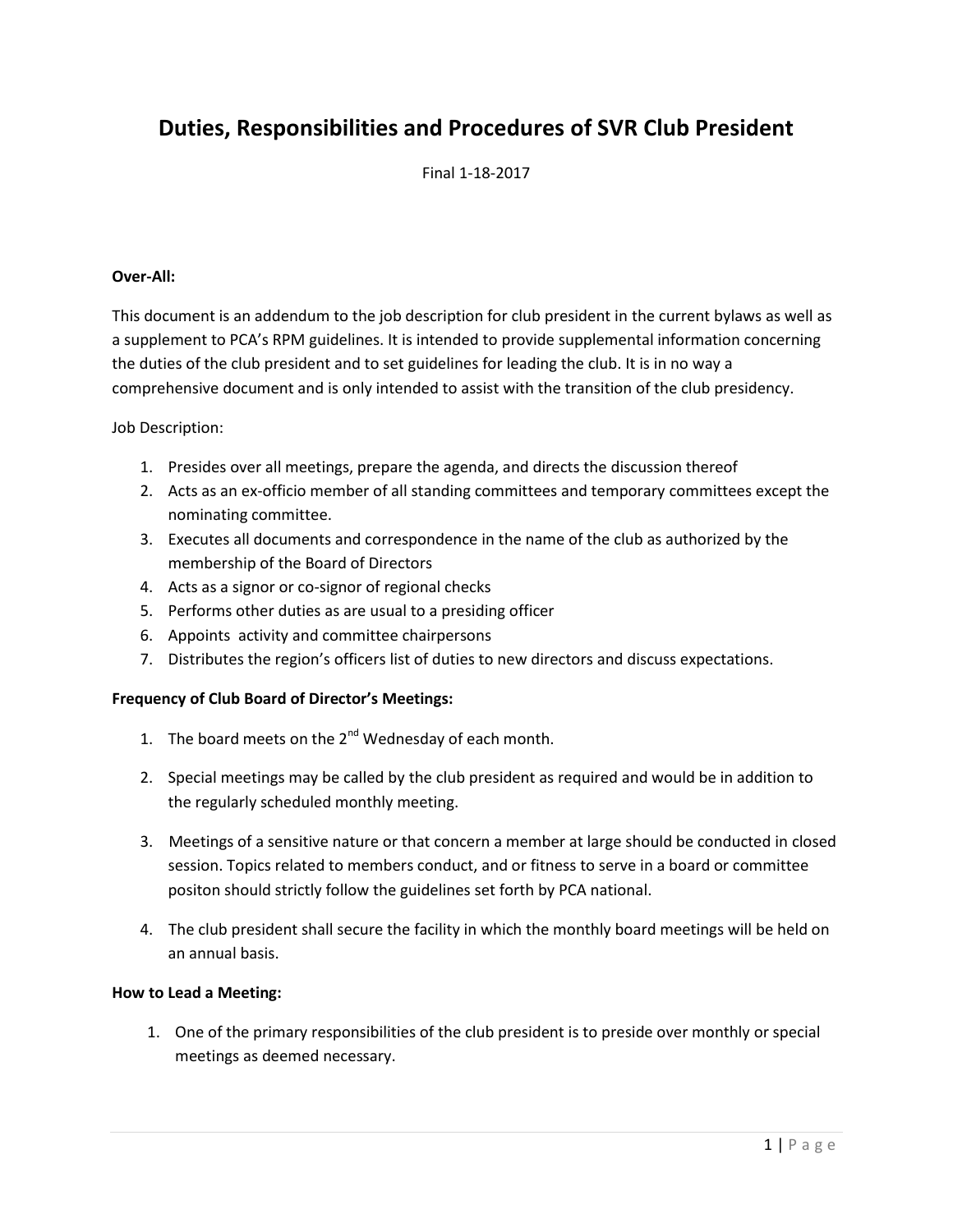- 2. At least 1 week before the meeting a request should be sent to all board and event chairs for topics to be included on the agenda. Items to be included should be sent no later than 5 days before the board meeting.
- 3. An agenda should be written 7 days prior to the monthly board meeting to keep the meeting on track and enable the topics or agenda items to be discussed in a reasonable length of time. Board meetings generally are designed to complete the club's business in a **two** hour format.
- 4. The meetings should start on time to avoid meetings going longer than two hours. Since SVR is a board made of volunteers, many who are still working, it is important to respect the time constraints of each board or event chair.
- 5. SVR conforms to Robert's Rule of Order regarding the format of all its meetings. This includes proper protocol regarding action items requiring a board vote such as approving a budget or the concept of a proposed event.
- 6. Conducting a board meeting should at least include the following minimum Robert Rules of Order: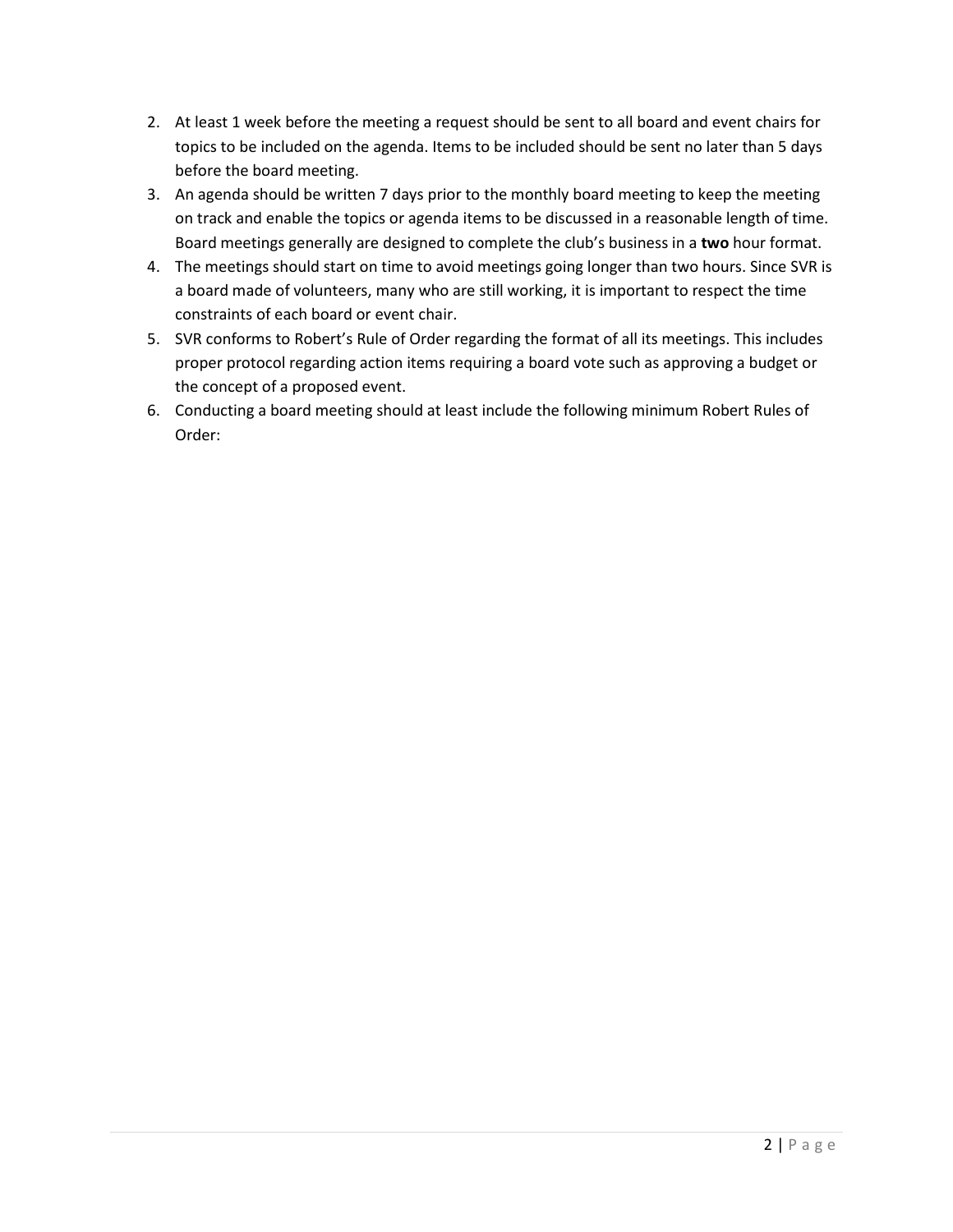

#### Robert's Rules of Order - Summary Version

#### Introduction to Robert's Rules of Order

#### **What Is Parliamentary Procedure?**

It is a set of rules for conduct at meetings that allows everyone to be heard and to make decisions without confusion.

#### Why is Parliamentary Procedure Important?

Because it's a time tested method of conducting business at meetings and public gatherings. It can be adapted to fit the needs of any organization. Today, Robert's Rules of Order newly revised is the basic handbook of operation for most clubs, organizations and other groups. So it's important that everyone know these basic rules!

Organizations using parliamentary procedure usually follow a fixed order of business. Below is a typical example:

- 1. Call to order.
- 2. Roll call of members present.
- 3. Reading of minutes of last meeting.
- 4. Officer's reports. 5. Committee reports.
- 6. Special orders --- Important business previously designated for consideration at this meeting.
- 7. Unfinished business.
- 8. New business.
- 9. Announcements.
- 10. Adjournment.

In addition to the above general guidelines the president should consider the following:

- 1. All members are encouraged to attend monthly board of director's meetings. Some come unannounced and yet would like to address the board concerning something of interest or a special request to be considered by the board. Every accommodation should be made to include comments from general membership or from event chairs.
- 2. The president shall decide if non agenda items brought to the attention by a member in good standing shall be included in the meeting agenda, and subject to time constraints.
- 3. It is usually customary to acknowledge guests to the board of directors meetings at the top of each agenda.
- 4. To avoid delays and unnecessary discussion that would extend the time of each board meeting it is important to consider the topics to be discussed and voted upon. Some issues require a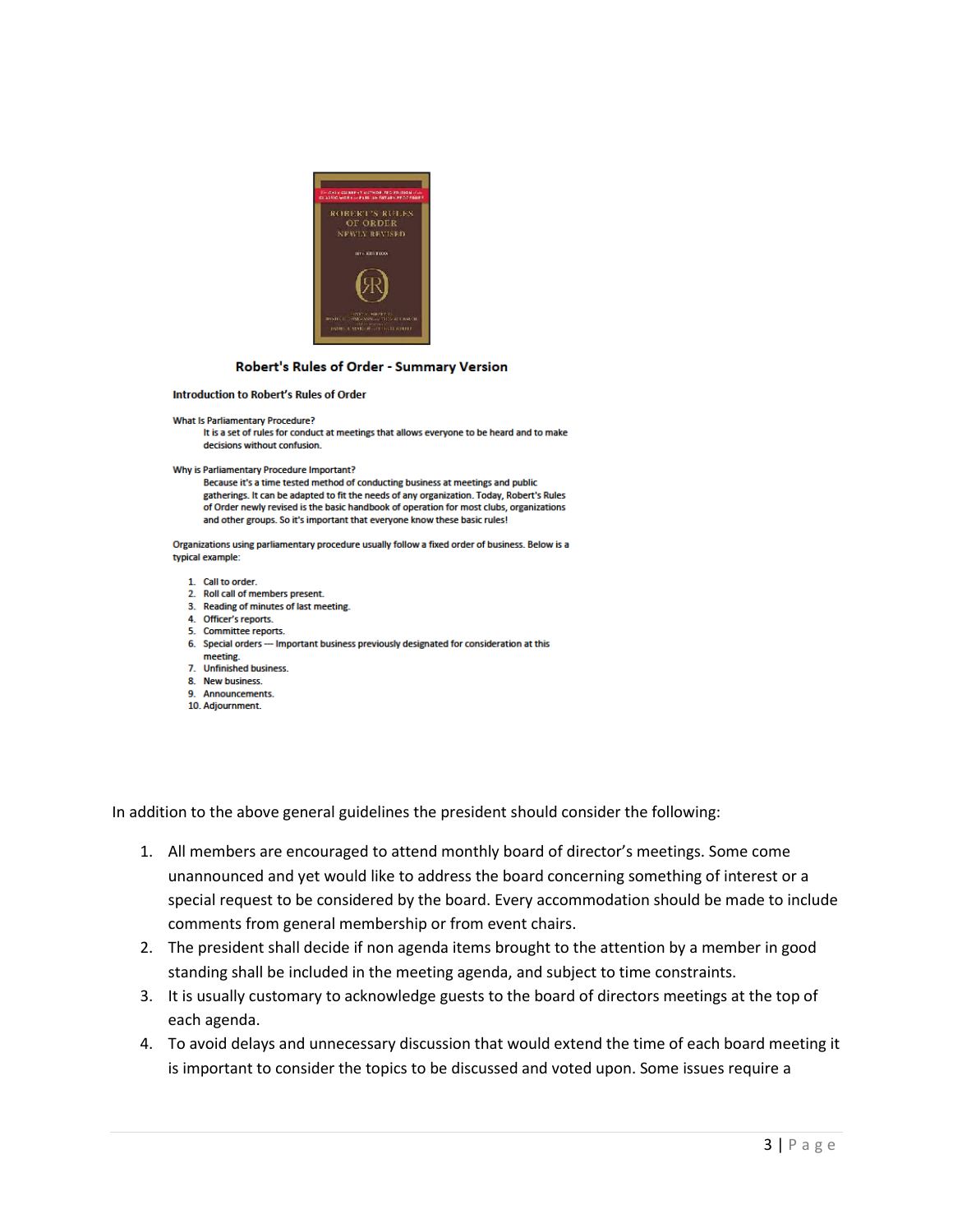lengthy discussion period before a vote might be called. It is the responsibility of the president to control the discussion period so as to move the agenda.

- 5. Every board member is entitled to his or her opinion regarding an issue being presented to the board. All due respect is to be extended during the comment period. The use of profane or controversial language is prohibited and the job of the president is to discourage or cutoff what could be considered as antagonistic discussion that serves no purpose other than to inflame the discussion. All comments should be based on what is in the best interest of the club and its membership versus the interests of a single member.
- 6. Some agenda items may initiate heated conversation among board members. It is the duty of the president to control the discussion and tone of the discussion. He or she is responsible not to let the discussion become personal in nature and to insure that an agreed upon resolution is arrived at the conclusion of the discussion. Avoid circular discussion that does not come to a conclusion or final resolution.
- 7. Controlling the discussion is the job of the president and may involve cutting off discussion not pertinent to the agenda item or which is not conducive to an outcome one way or the other. Many times a discussion can easily get side tracked and it is the president's responsibility to keep the conversation on track.
- 8. The agenda should include action items which require a board of director's vote and can be postponed at the discretion of the board or club president.
- 9. Keeping track of motions, discussion, amendments to a motion and final motion is controlled by the club president.
- 10. Discussion should always be encouraged but should always respect differences in opinion.
- 11. The agenda should always include reports from board members as well as updates from committee chairs.
- 12. Insuring a Quorum of the board is required to vote on any action items. The board consists of 7 elected members, the past president, and two appointed board members. Appointed board members include the Drifter editor and the webmaster. A quorum is at least 6 out of the 10 board members. Should a quorum not be able to assist in a meeting, no vote for approval of any agenda item may incur. This does not mean that the board, absent a quorum, cannot still meet.
- 13. The more specific the agenda the better. This means that it is better to include as many items on the agenda as is reasonably possible in the time frame of a two hour meeting. Some meetings have a full agenda and some meetings have less to cover.
- 14. In the event that the president is unable to attend the monthly board meeting, the vice president, per by laws will act as the club president and preside over the monthly meetings. The president should provide a draft agenda for the vice president to review as soon as possible.

### 15.

A basic outline of a board meeting is provided below:

- 1. List of guests
- 2. President's Report
- 3. Review of Minutes of Last Meeting
- 4. Treasurer's Report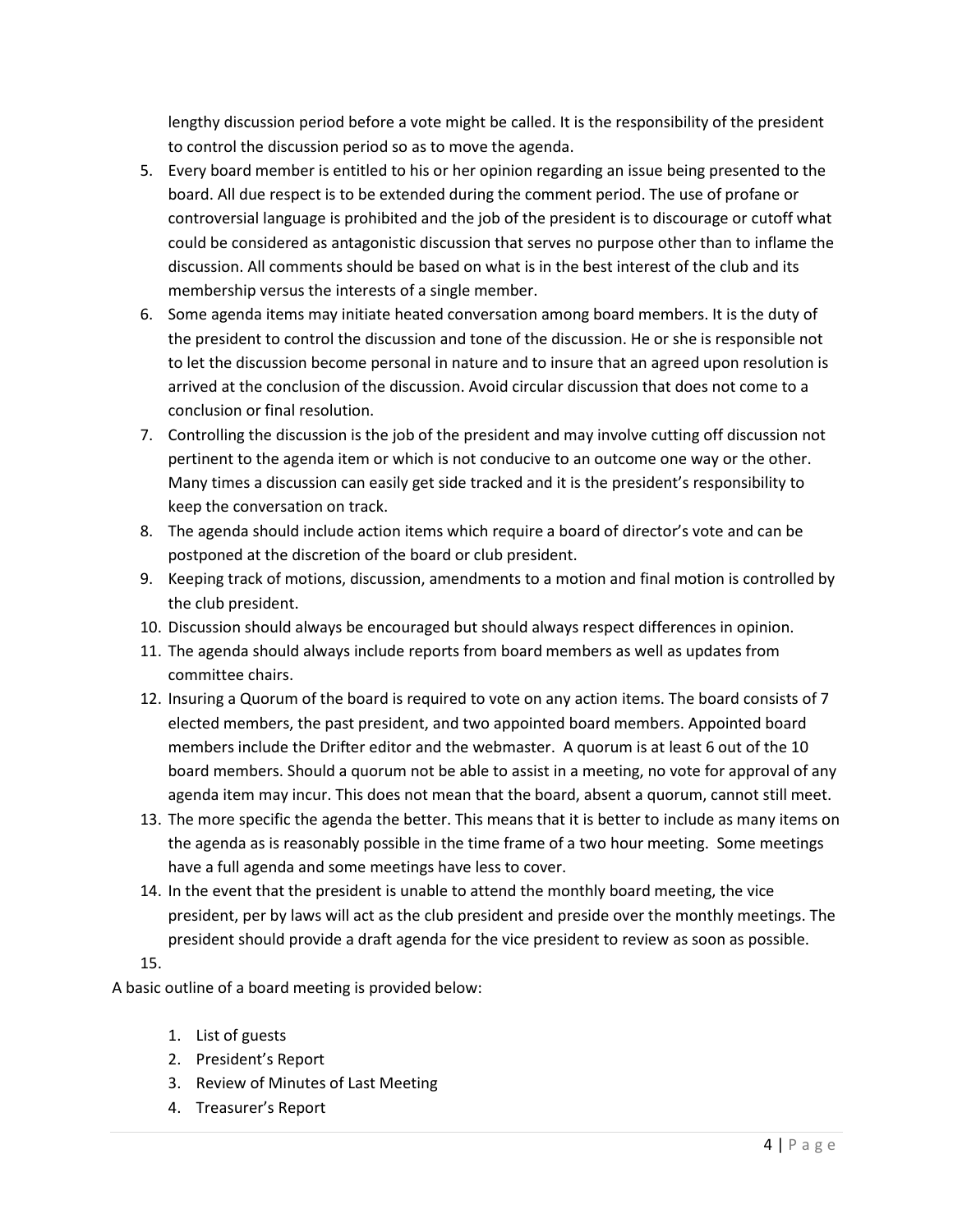- 5. Budget Approvals
	- a. Events, dinners, tours
- 6. Board Member Reports:
	- a. Social
	- b. Past President
	- c. Membership
	- d. Webmaster
	- e. Competition & Safety
	- f. Drifter
- 7. Event and Committee Chair Reports as required:
	- a. Autocross
	- b. Concours
	- c. Rally
	- d. Charity
	- e. Share the Wealth
	- f. Dummkopf
	- g. Niello Liaison
	- h. Historian
	- i. New member Group
	- j. Technical
	- k. Tour
	- l. Driver Education

### **Annual Region Report Filing:**

PCA requires each region to file an updated region report each year so that club officer and contact information can be updated. The form is usually sent via email to the past president and should be forwarded to the current president following club elections in early January. It is a fairly lengthy survey that can take more than an hour to complete. Information required are the names and email addresses of elected board members as well as appointed committee chairs, banking information, Federal Tax Payer ID or Employer Number, incorporation questions, tax status, direct deposit information to receive the region subsidies and other questions concerning how the club communicates with its membership. The form is available on line. A copy of a recently Region Report follows: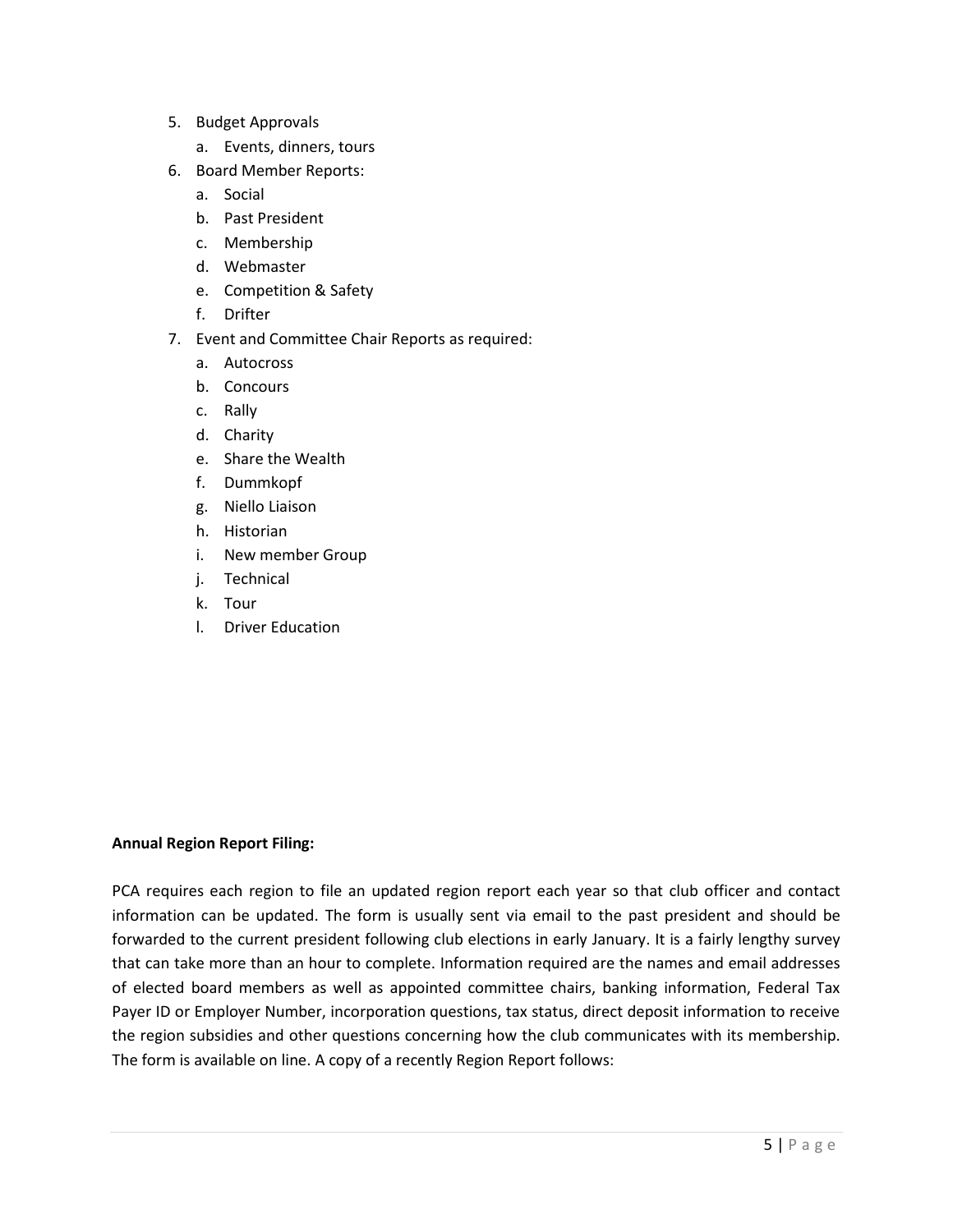# 2016 PCA REGION REPORT & CONTINUITY CHECKLIST FORM

| Name of Region                  |  |  |
|---------------------------------|--|--|
| Zonel                           |  |  |
|                                 |  |  |
|                                 |  |  |
|                                 |  |  |
| Official Region Mailing Address |  |  |

# REGION OFFICERS FOR 2016

All positions listed below that have been fulfilled must have a valid member number.

# President Member Number **Name** Name **Name** Email  $-$ or $\Box$  This position has not been fulfilled Membership Chair Member Number **Number** Email  $-$ or $\Box$  This position has not been fulfilled Vice President Member Number **Number** Email  $-$ or $\Box$  This position has not been fulfilled Newsletter Editor Member Number **Number** Name **Name Email**  $-$ or $\Box$  This position has not been fulfilled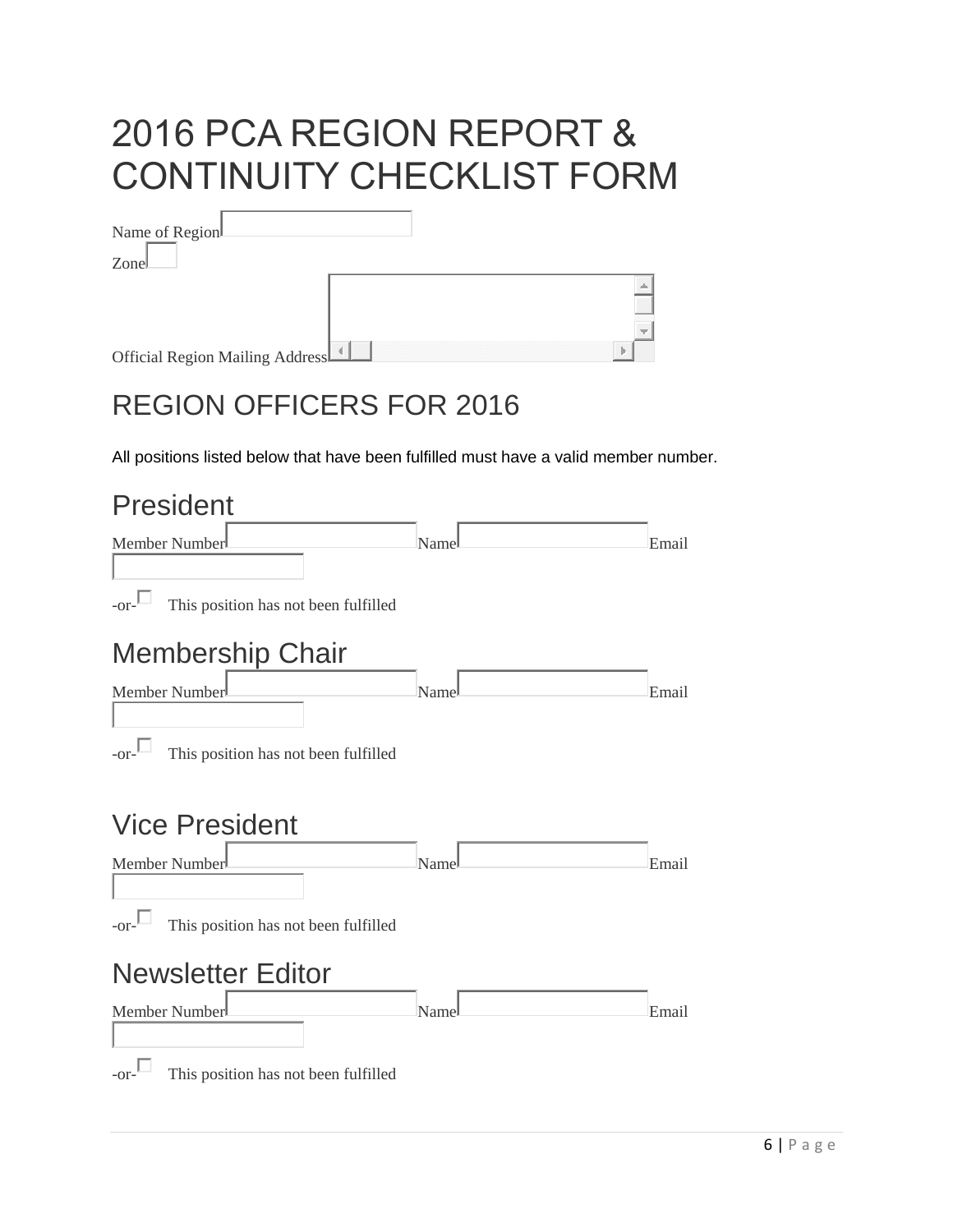### Secretary

| <b>UUUIULAI</b>                                                            |      |       |
|----------------------------------------------------------------------------|------|-------|
| Member Number                                                              | Name | Email |
| $-or$ $\Box$<br>This position has not been fulfilled                       |      |       |
| <b>Social Media Chair</b>                                                  |      |       |
| Member Number                                                              | Name | Email |
| $-or$ - $\Box$<br>This position has not been fulfilled<br><b>Treasurer</b> |      |       |
|                                                                            |      |       |
| Member Number                                                              | Name | Email |
| $-or$ - $\Box$<br>This position has not been fulfilled                     |      |       |
| <b>Dealer Liaison</b>                                                      |      |       |
| Member Number                                                              | Name | Email |
| $-0r^{-1}$<br>This position has not been fulfilled                         |      |       |
| <b>Immediate Past President</b>                                            |      |       |
| Member Number                                                              | Name | Email |
| $-0r^{-1}$<br>This position has not been fulfilled                         |      |       |
| <b>Insurance Chair</b><br>Member Number                                    | Name | Email |
| $-or$                                                                      |      |       |
| This position has not been fulfilled                                       |      |       |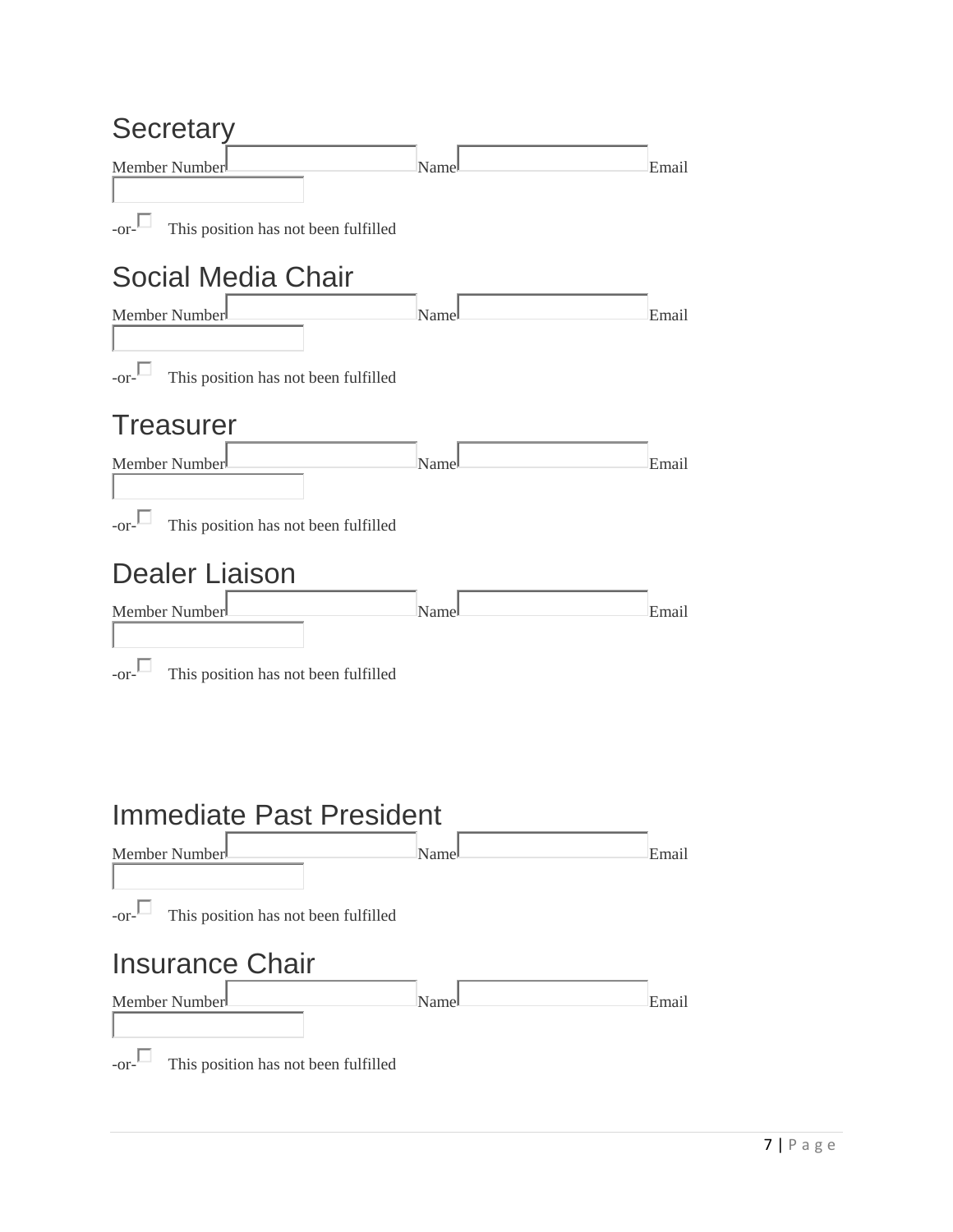### Historian

| <u>ו ווטגעוו</u>                                   |      |       |
|----------------------------------------------------|------|-------|
| Member Number                                      | Name | Email |
| $-0r^{-1}$<br>This position has not been fulfilled |      |       |
|                                                    |      |       |
| <b>Safety Chair</b>                                |      |       |
| Member Number                                      | Name | Email |
| $-0r-$<br>This position has not been fulfilled     |      |       |
| <b>Technical Chair</b>                             |      |       |
| Member Number                                      | Name | Email |
|                                                    |      |       |
| $-0r^{-1}$<br>This position has not been fulfilled |      |       |
| <b>Chief Driving Instructor</b>                    |      |       |
| Member Number                                      | Name | Email |
|                                                    |      |       |
| This position has not been fulfilled<br>-or        |      |       |
|                                                    |      |       |
|                                                    |      |       |
|                                                    |      |       |
|                                                    |      |       |

## Activities Chair



# Driving Tour Chair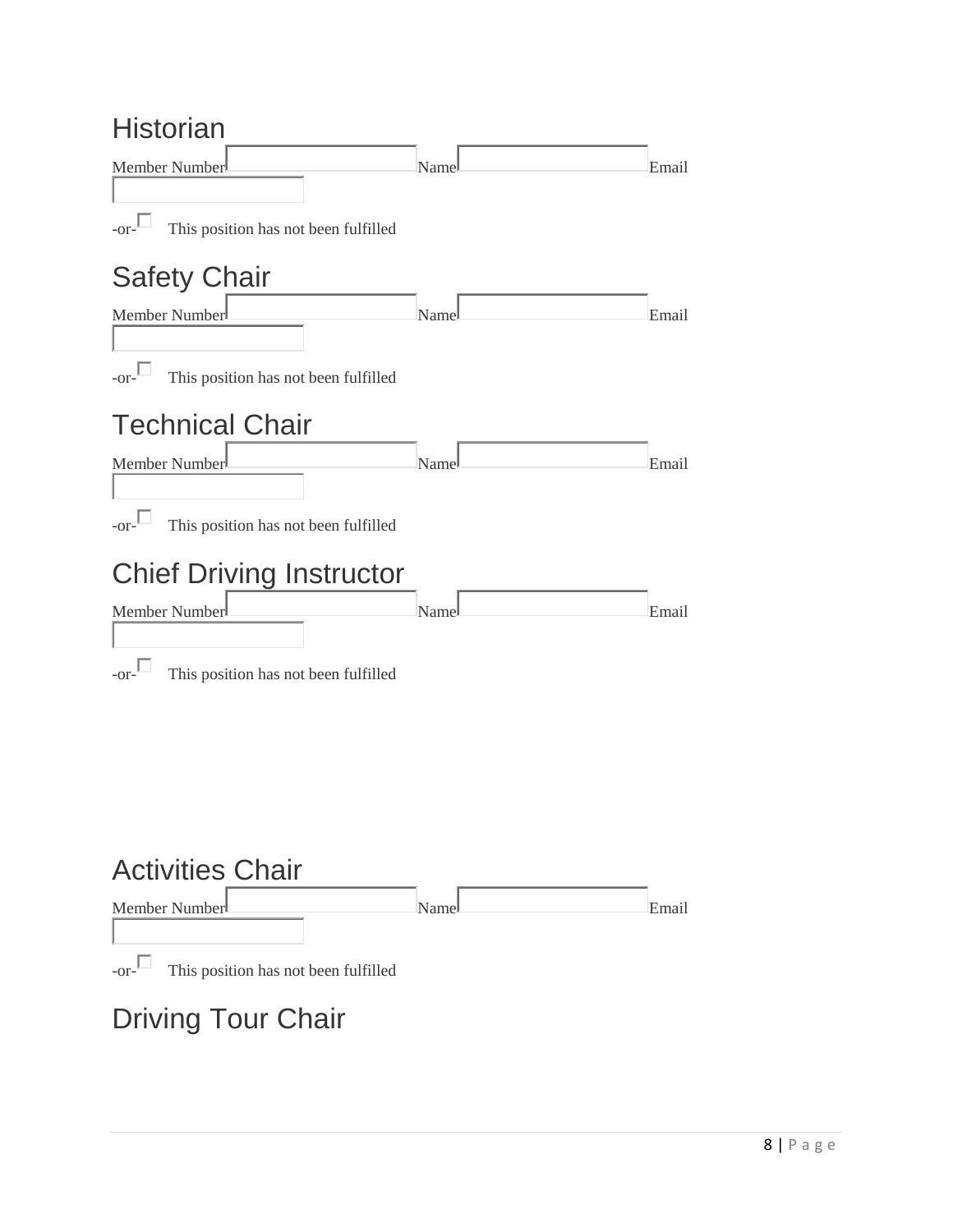| Member Number<br>$-0r^{-1}$<br>This position has not been fulfilled | Name | Email |
|---------------------------------------------------------------------|------|-------|
| <b>Autocross Chair</b>                                              |      |       |
| Member Number                                                       | Name | Email |
| $-$ or $-$<br>This position has not been fulfilled                  |      |       |
| <b>Rally Chair</b>                                                  |      |       |
| Member Number                                                       | Name | Email |
| $-$ or $-$<br>This position has not been fulfilled                  |      |       |
| <b>Concour Chair</b>                                                |      |       |
| Member Number                                                       | Name | Email |
| $-0r-$<br>This position has not been fulfilled                      |      |       |
| Webmaster                                                           |      |       |
| Member Number                                                       | Name | Email |
| $-0r^{-1}$<br>This position has not been fulfilled                  |      |       |
|                                                                     |      |       |
|                                                                     |      |       |

# Drivers Education Chair

| Member Number                                    | Namel | Email |
|--------------------------------------------------|-------|-------|
| -or- $\Box$ This position has not been fulfilled |       |       |

### **Other**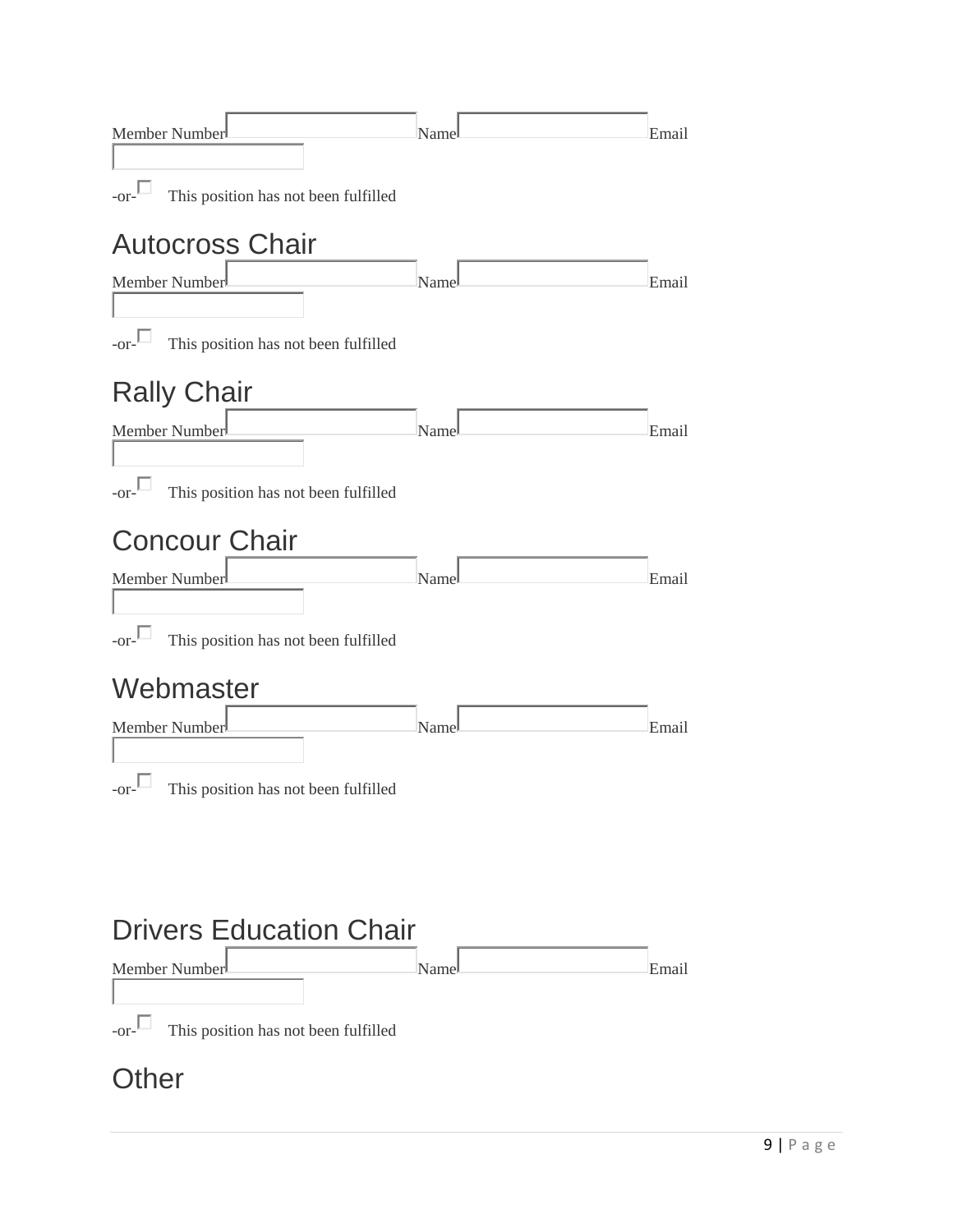| Member Number<br>Name<br>This position has not been fulfilled<br>$-0r-$                                                                                                                                                                                         |                | Email   |
|-----------------------------------------------------------------------------------------------------------------------------------------------------------------------------------------------------------------------------------------------------------------|----------------|---------|
| Website (URL)                                                                                                                                                                                                                                                   |                |         |
| Does your Region have a Facebook page? $\overline{C}$ Yes $\overline{C}$ No                                                                                                                                                                                     |                |         |
| Name of Region Newsletter<br>Frequency of your newsletter?<br>Printed Newsletter? $\overline{C}$ Yes $\overline{C}$<br>$\overline{N}$<br>Online Newsletter? $\overline{O}$ Yes $\overline{O}$<br>$\overline{N}$                                                 |                |         |
| Name where additional Panoramas should be sent<br>Copies of additional Panorama<br>Needed                                                                                                                                                                       |                | Address |
| Does your Region have a Regional dues requirement? $\overline{O}$ Yes $\overline{O}$ No<br>Does your Region have membership eligibility requirement, in additional to the National requirements of<br>Porsche ownership and 18 years of age? $\overline{C}$ Yes | N <sub>o</sub> |         |

### **Membership Application Processing (See PART 3.5-PCA Membership in the 2016 Region Procedures Manual)**

The Porsche Club of America Region named on this form delegates to the PCA National Office of the Porsche Club of America, the authority to receive, approve, and accept a membership application on behalf of the Region. This delegation shall remain in force until rescinded in writing or until changed by the next annual Region Report Form.  $\bigcirc$  Yes  $\bigcirc$  No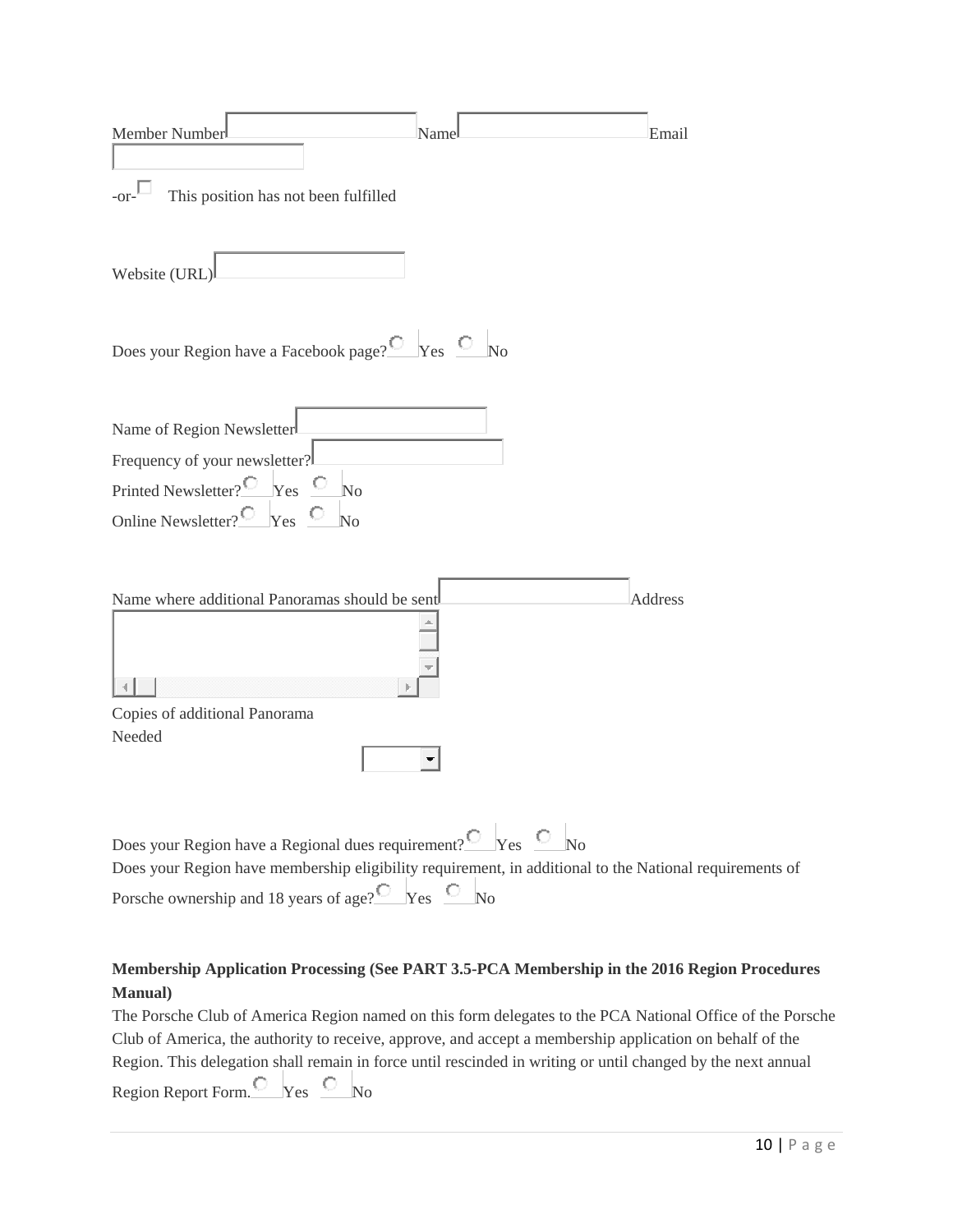### Direct Deposit Authorization

All regions with a savings or checking account must participate in Direct Deposit as a means of receiving Region refunds, Region subsidies, etc., and other such payments that may be made by PCA National. This section must be completed by the President or Treasurer.

| Bank      |                       |         |  |
|-----------|-----------------------|---------|--|
|           | ABA Routing/transit # |         |  |
| Account # |                       |         |  |
|           | Checking              | Savings |  |

I certify that I have received the 2015 PCA Region Procedures Manual and have on-line access to both the National Procedures Manual and "Region Focus" on www.pca.org. (The 2016 Region Procedures Manual will be mailed by the National Office AFTER this form is filed.)

$$
\circ \ _{\mathrm{YES}}\ \circ \ _{\mathrm{NO}}
$$

I certify I have read the National Bylaws of PCA located on www.pca.org.

$$
\circ \ _{YES} \ \circ \ _{NO}
$$

### Incorporation Information

| Is your Region incorporated?                                                          |
|---------------------------------------------------------------------------------------|
| Your region must be incorporated to receive quarterly refunds. $\Box$ Yes $\Box$ No   |
| If yes, who has the incorporating documents?                                          |
| P.<br>Addres<br>Name<br>Emai                                                          |
|                                                                                       |
| When was your State's or Province's information return last filed (date)?<br>By Whom? |
|                                                                                       |
| Address                                                                               |
| Email                                                                                 |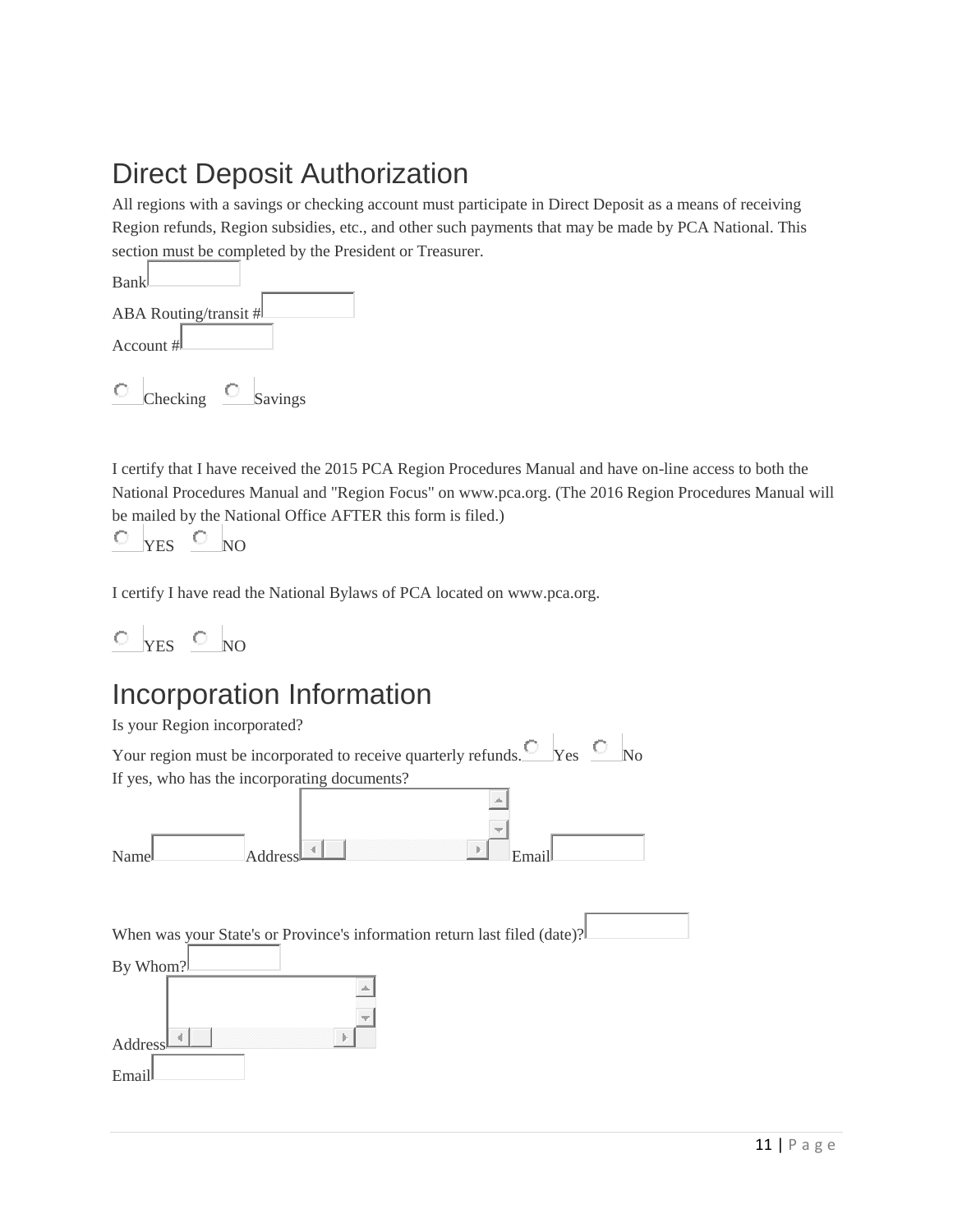Does your Region have a Federal Tax ID Number (Employer ID Number, EIN) or Canadian Business Number? $\overline{\mathbb{C}}$  Yes  $\overline{\mathbb{C}}$  No If yes, what is this number?

### IRS Registration (U.S. Regions only)

П My region is not located in the U.S.

Has the Region filed an IRS Form Application for Recognition of Exemption under Section  $501(c)$ ?  $Yes$  No

If yes, when was the exemption received? Which 501(c) category: (c)(7) OR (c)(4) OR Other?

Note - Regions Must be Incorporated to Receive the Quarterly Region Refund

| Who has the IRS Notification of Acceptance? |         |   |  |
|---------------------------------------------|---------|---|--|
|                                             |         |   |  |
|                                             |         |   |  |
| Namel                                       | Address | 4 |  |
| Email                                       |         |   |  |

Has the Region ever filed an IRS Form Return of Organization Exempt from Income Taxes (i.e. Form 990,

| 990EZ or 990-N)?<br>Yes<br>No            |
|------------------------------------------|
| If yes, year when return was last filed? |
| By Whom?                                 |
|                                          |
| 4<br>Address                             |
|                                          |
| Ema                                      |

Who has a copy of the return?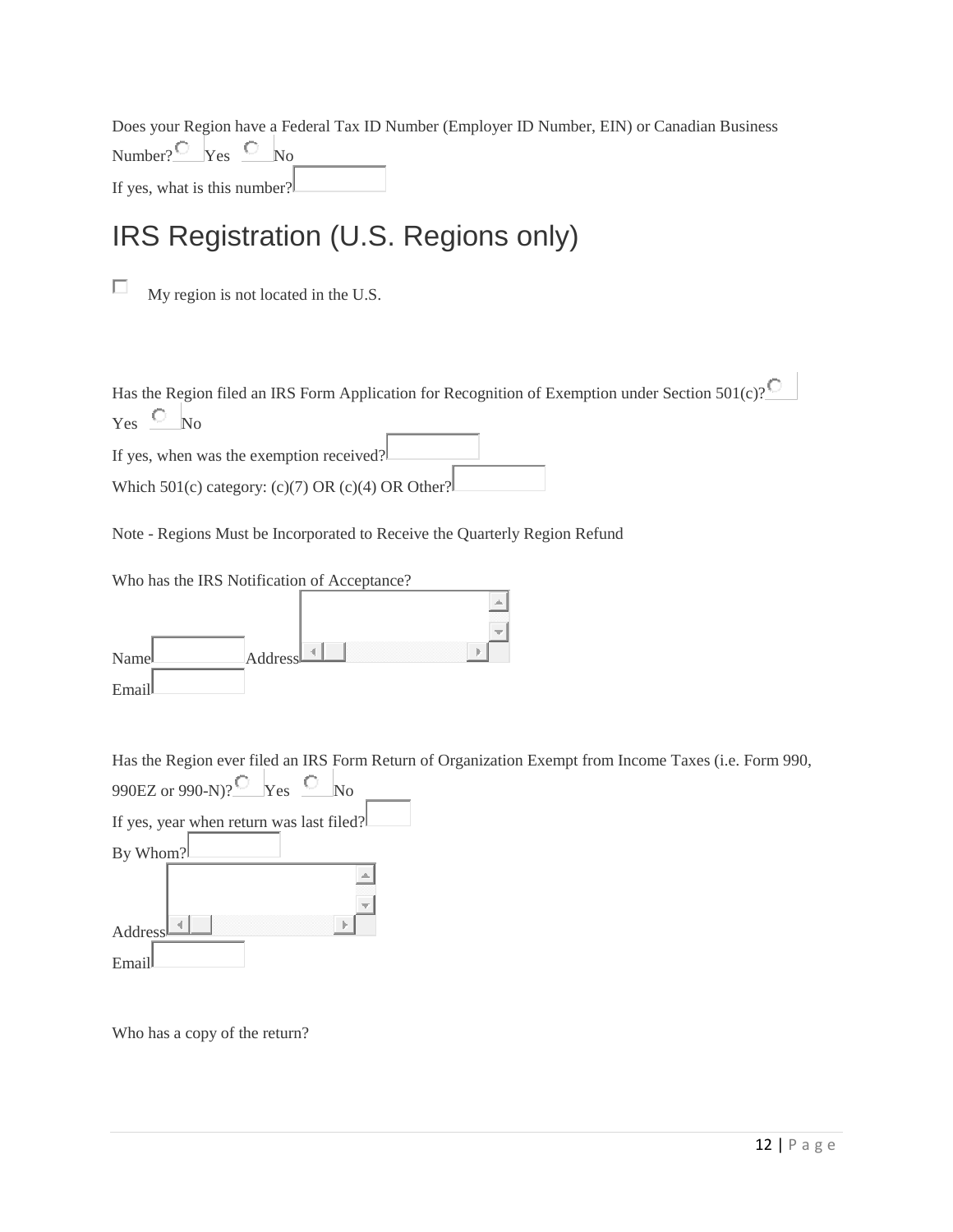

The PCA National Office will be happy to keep a copy of your Region's incorporation and IRS documents in your Region's permanent file. DO NOT SEND ORIGINALS - SEND A COPY.

PCA National Office PO Box 6400 Columbia, MD 21045

If you have any questions: Contact Vu Nguyen, PCA at (410) 381-0911 or ExecutiveDirector@pca.org

| Name of person completing this form. |  |
|--------------------------------------|--|
| Officer Title                        |  |
| Email                                |  |

### Congratulations! You have answered all of the questions on this form.

Would you like a copy of the form submission to be sent to your email inbox?

П. Yes, send me a copy.

### **Leading the Club:**

- 1. The club president is responsible for leading the club in its activities. This can include suggesting new tours, monthly dinner schedule, membership retention and development , and changes to its activities which better meet the interests of its membership.
- 2. Our club is member based, so keeping a pulse on membership interests is a must.
- 3. As the club president, it is vital to participate in as many club activities as possible. This would include attending an autocross, concours, DE, dinner event, new member tour, and of course the annual Christmas party. The more events the club president can engage in the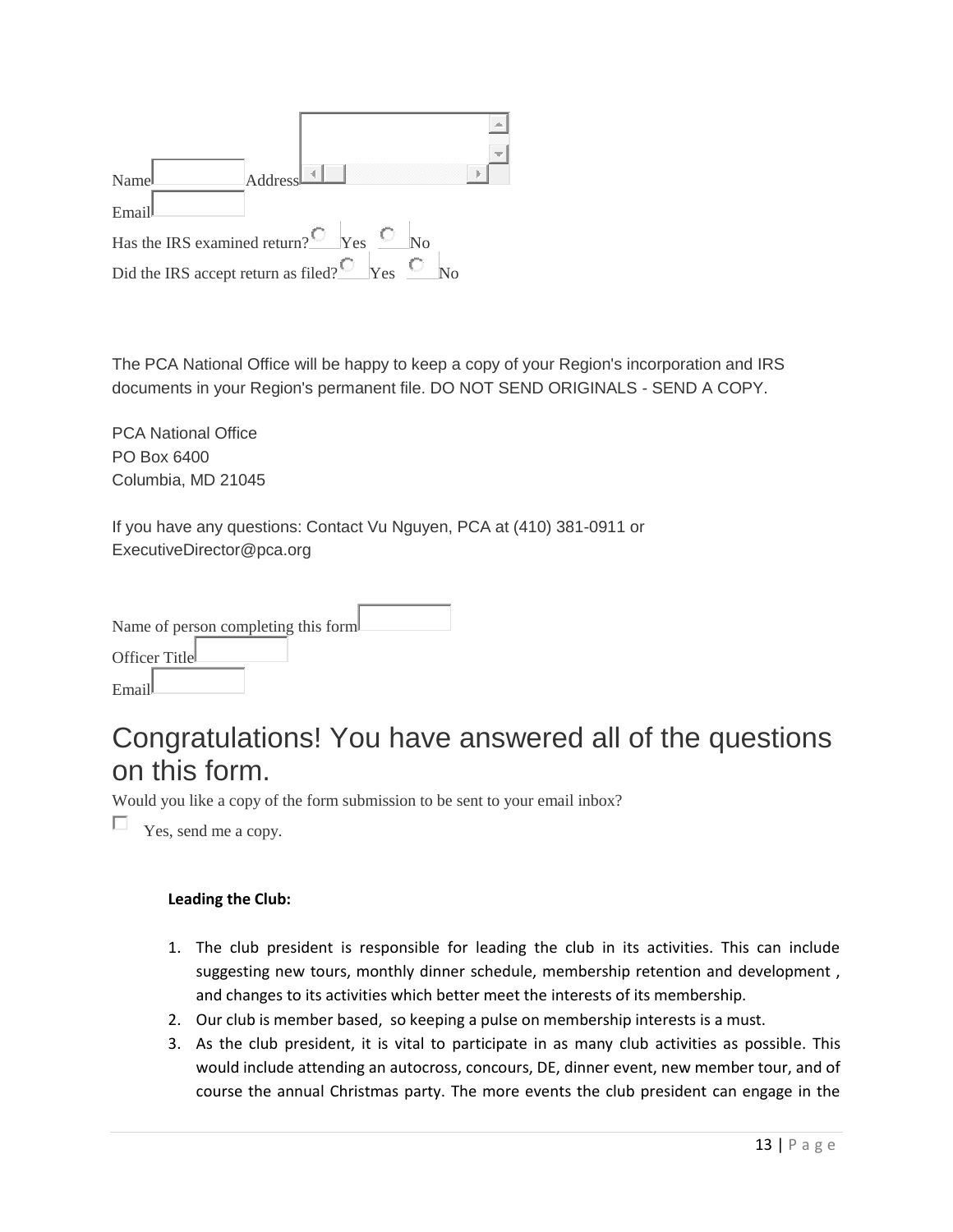better he or she will get an opportunity to meet new and veteran members of the club. They are all the best source of feedback regarding how we are doing as a club in meeting their expectations.

- 4. The club is sometimes at odds when it comes to meeting the expectations of new as well as longtime members. New members need to be encouraged while older members need to be heard and acknowledged.
- 5. Leading the club also includes the responsibility of appointing or reappointing event and activity chairs at least on an annual basis which may include the following positions:
	- a. New Member Chair
	- b. Advertising Manager
	- c. Charity Chair
	- d. Concours Chair
	- e. Driver Education Chair
	- f. Dummkopf Chair
	- g. Niello Event Liason
	- h. Goodie Store
	- i. Historian
	- j. Rally Chair
	- k. Share the Wealth
	- l. Tech Chair
	- m. Tour Chair
- 6. In appointing the above positions, consideration should be given to their skill set or expertise to chair the specific event, time commitment and ability to attend meetings and to have the time to help organize events, and commitment.
- 7. There are three major considerations that every president must consider in leading the club:
	- a. Are we serving the best interests of our members in terms of our activities
	- b. Do we have a good program to increase our membership and membership retention
	- c. Is the club fiscally solvent and financially sound

### **President's Note Column for The Drifter:**

The club president is responsible for submitting a monthly column for the club's newsletter. The topics can range from what events have happened, what events are upcoming, or any other subject matter the club president sees as of interest to the membership. The president should work closely with the Drifter Editor and team to work on ideas or subject matter. This is one of the best ways to reach out to our members.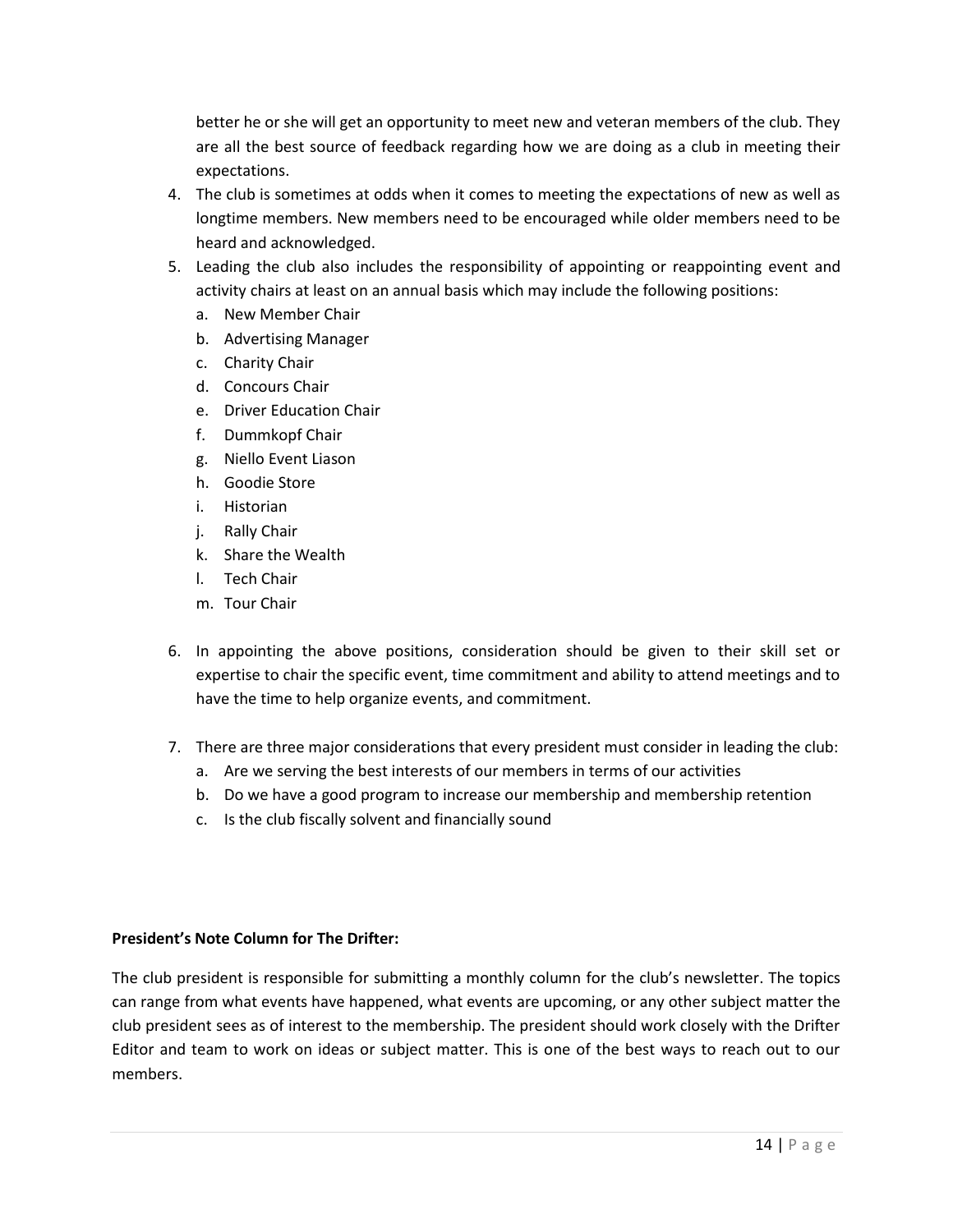### **Annual Awards:**

The club acknowledges its board of directors, committee and event chairs, and others who volunteer their time to the club each and every year. Each October, the club president provides the board a list of awards to the board for consideration. The awards and acknowledgments include:

- 1. Awards to all board members with those board members terming out receiving a special award.
- 2. Awards to all committee and event chairs to thank them for their efforts and leadership.
- 3. An award for the multi-day tour of the year
- 4. An award for the single day tour of the year
- 5. The President's Award for someone who has served the club above and beyond who the president would like to acknowledge.
- 6. An award for the dinner of the year.
- 7. The Dumpkoff award
- 8. An award for the club's Hidden Hero, someone whose service to the club sometimes gets unnoticed but for whose efforts have enhanced the value of a membership.

A budget for the annual awards is customarily included in the club's annual budget by the club president working with the treasurer.

### **Board Transition and Succession Planning:**

The club president shall lead the club's transition planning from year to year while in office to ensure a smooth transition from one board to the other or from one board member to the other. The transition process and discussion begin well in advance of the November board elections and should include the club's past president who chairs the nominating committee.

Potential board members and committee and event chairs should be identified early in the year. The board as well as the president has a lot of influence on cultivating volunteers. Generally most car club members seem to avoid extra work like volunteering to serve on the board or as an event chair. However, what has distinguished the membership of this club is how talented they are.

The president or president elect should reach out to all appointed chairs soon after the elections to inquire about their interest in serving an additional year or deciding to step down. Approaching current appointed event chairs is a very important part of the president's duties as the club relies on appointed chairs and directors to deliver the activities and events the membership demands.

Term limits for board members as defined by the By Laws is limited to two terms. Appointed event chairs or committee chairs serve at the pleasure of the President and can serve an indefinite term.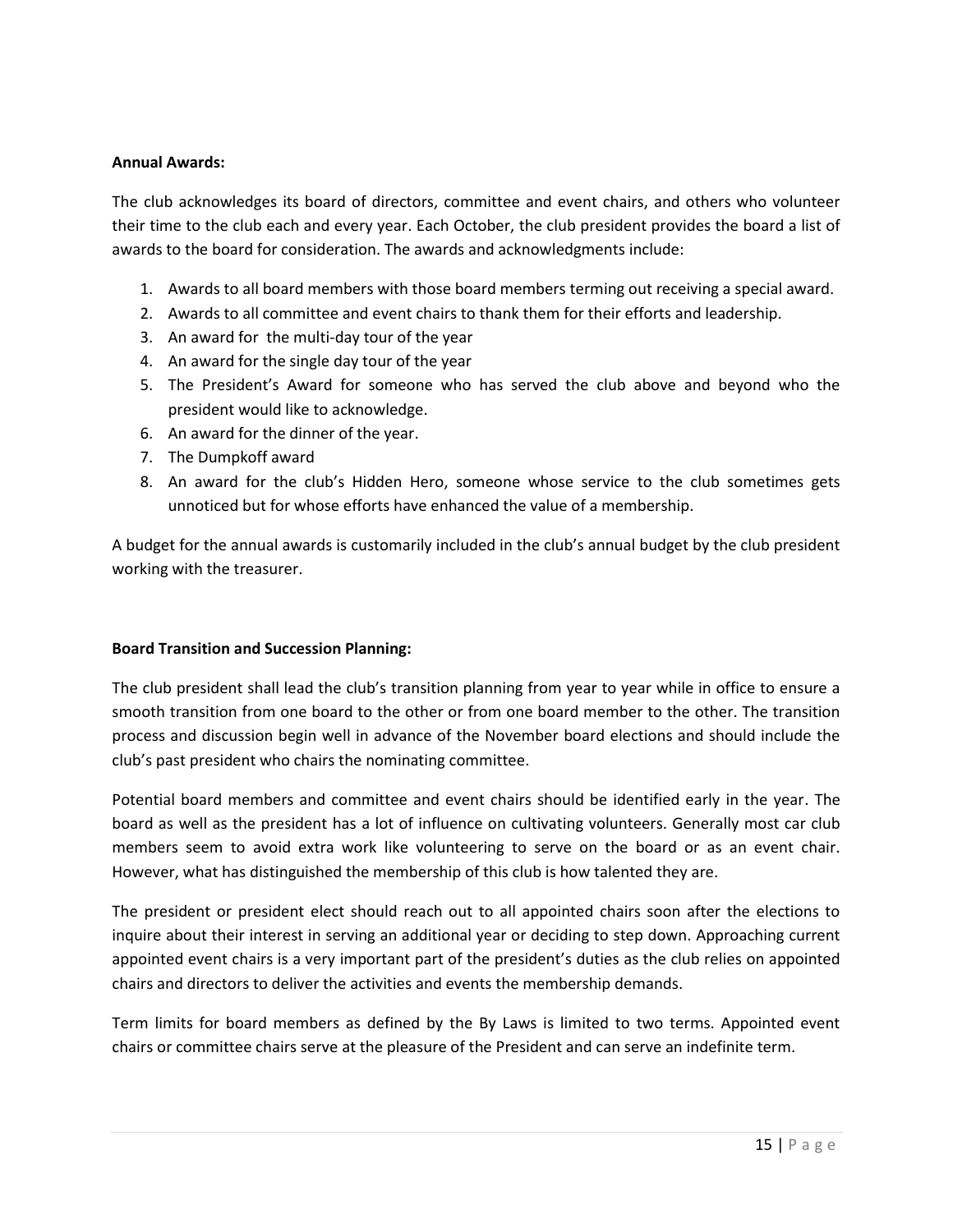The president or president elect may decide to not reappoint an event or committee chair but it is important that the appointment be discussed not only with the new member but also with the member who is currently serving in that capacity.

### **Zone 7 Presidents Meeting and PCA Board of Directors Information**

- A. Zone 7 presidents meetings are usually called and scheduled by the Zone 7 PCA Representative.
- B. Two meetings are usually scheduled per year, one an event planning meeting usually scheduled in November and then another meeting in January or February to provide orientation, training and guidance to new club presidents. It is imperative that our club president attend both meetings or at least schedule the vice president to attend in his or her absence.
- C. In addition to the region president's meeting, the zone representative also tries to coordinate a meeting of the zone 7 Autocross chairs to develop the calendar for the upcoming fiscal year which each regions autocross and concours chair or co-chair must attend.
- D. The club president and or his or her representative are expected to attend.

### **PCA Board of Directors**:

- a. As a club president, you are a member of the board of directors of the Porsche Club of America and represent 1 of over 200 region presidents and board of directors in PCA.
- b. Outside of the region presidents, the board also consists of the elected Executive Council which includes the PCA National President, Vice President, Treasurer, Secretary, and Past President.
- c. Throughout the year, special meetings may be called by the national club president which has taken the form of a structured conference call. It is important that SVR participates in the decision making and voting on issues that are commonly party of the agenda
- d. Proxy voting is no longer allowed effective January 2016 due to conflicts with the laws of the state of Maryland where PCA is currently incorporated.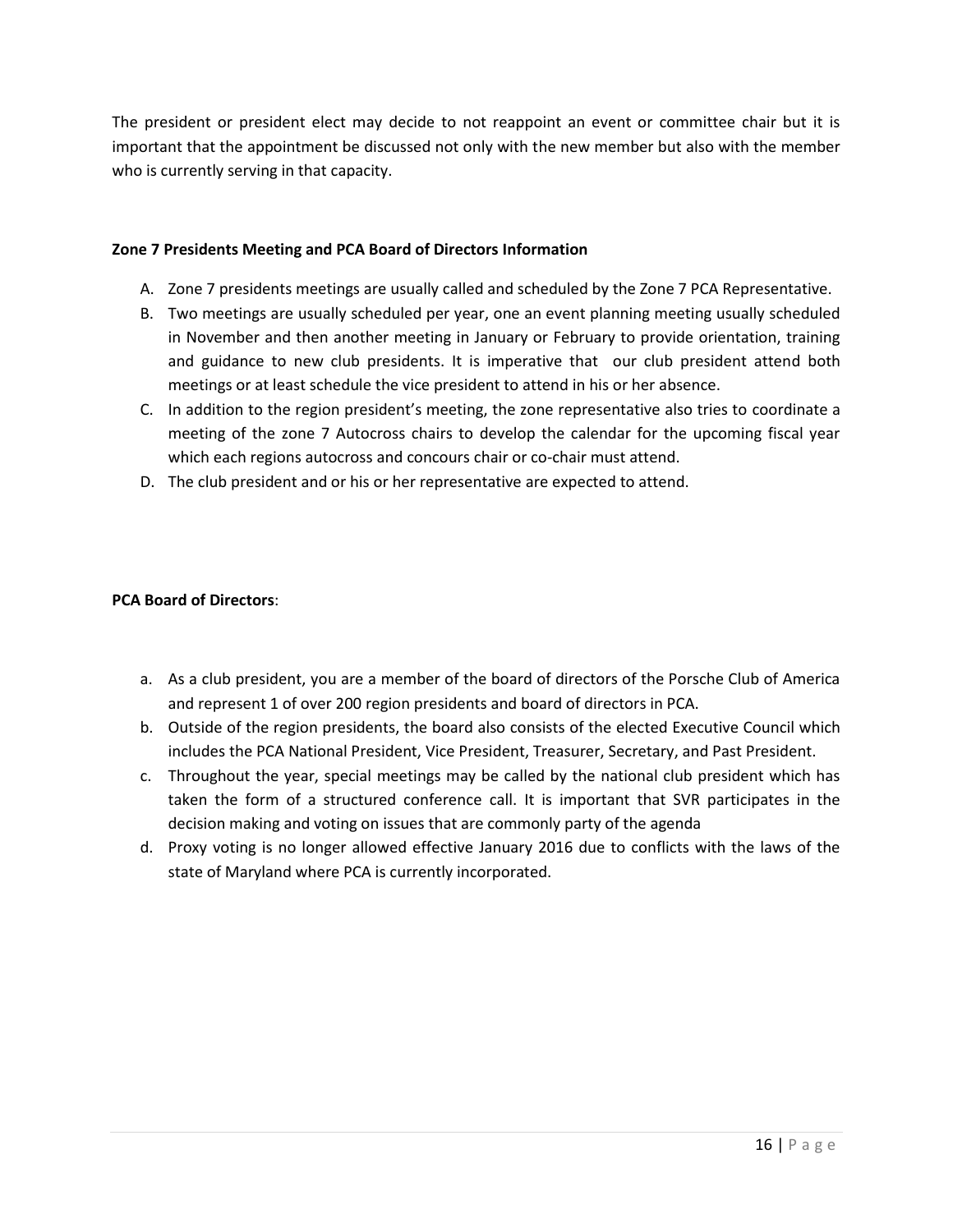### **Fiscal Duties and Procedures:**

#### **Event Budget Approval;**

- a. Event budgets, once approved by the Board of Directors require the signature of the club president and submittal to the treasurer for authorization of any payments**.**
- b. No event deposits will be made prior to the submittal of an event budget.
- c. Budgets should be presented to the board for approval using the appropriate budget submittal form.

#### **Expense Reimbursement:**

- a. Certain expenses are reimbursable to the club president so long as they have been previously approved by the board or included in an approved club budget. Examples of reimbursable expenses can include expenses related to attending a Zone 7 presidents meeting including meal costs, hotel accommodations and travel expenses
- b. Costs associated with the administration of the club including those related to running the monthly meetings, printing costs and office supplies are reimbursable. It is much better to include these items in the club's annual budget rather than submitting fo9r reimbursement on an expense by expense basis.
- c. Submission should be made on the approved SVR reimbursement expense form and sent to the club treasurer if previously approved by the board of directors.

### **Club Credit Cards:**

a. Three members of the board of directors and one member at large, or as so designated shall have one of four club credit cards.

### **Managing the Club's Budget and Financials;**

- 1. The board of directors as a group has a fiduciary responsibility to its members to insure that the club remains financially sound. Though the club is registered as a not for profit 501.C7 club, this does not mean that the club cannot make a profit on its events or for that matter suffer a loss. The club president and treasurer set the tone and guide the activities of the club's finances.
- 2. An annual preliminary budget for the club should be completed by the club's treasurer at the start of each fiscal year, but no later than January 20<sup>th</sup> of each year, and presented to the board of directors for approval no later than April board meeting. The budget should include estimated revenue from club activities such as autocross, concours, tours, DE, club dinners, advertising revenue, Drifter subscriptions, and PCA subsidies. An estimate of all expenses related to the club's events as well as those associated with membership, the printing of the Drifter, software and rental expenses should also be included. As a non- profit, some events are planned on a breakeven basis while others generate a small profit.